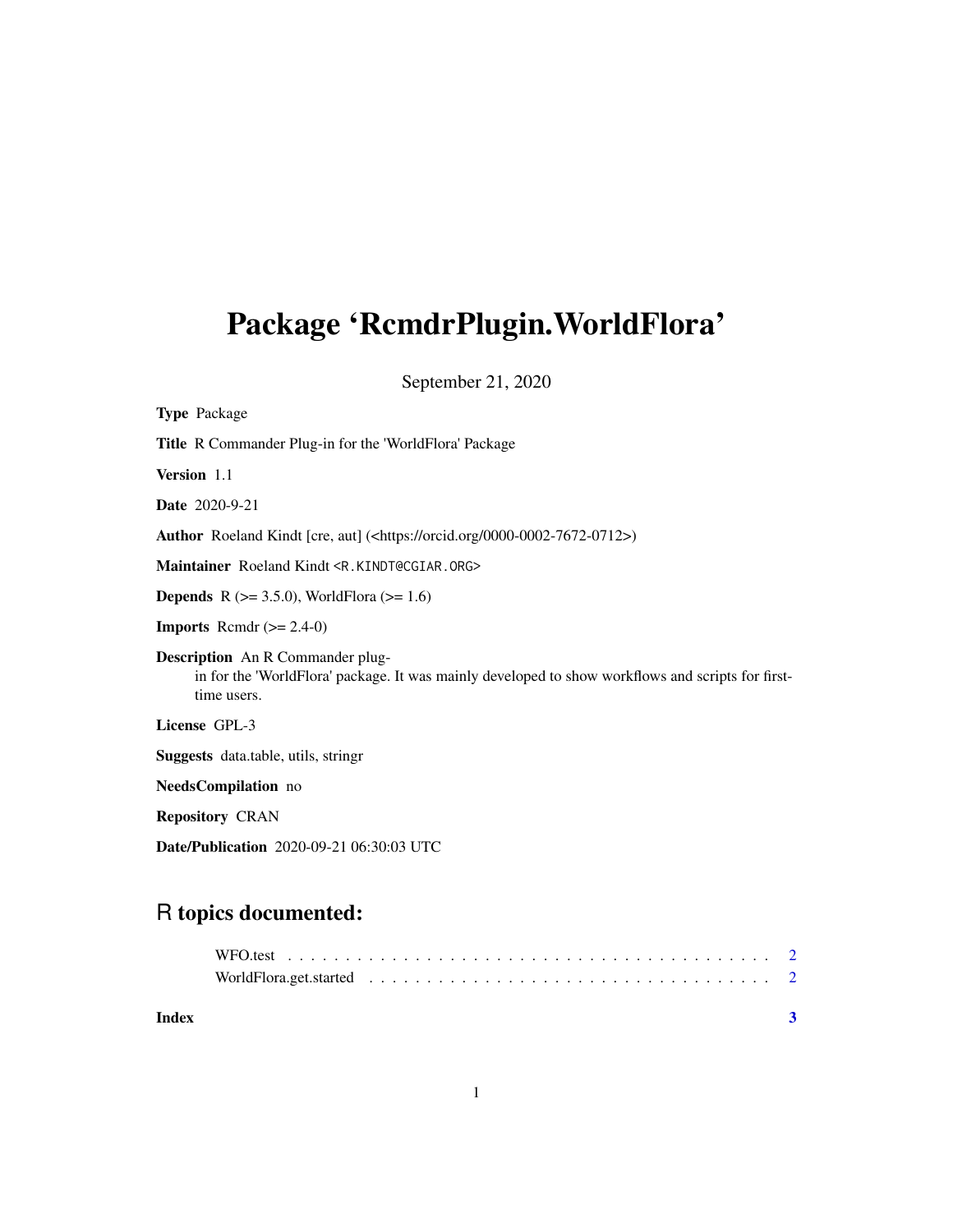<span id="page-1-0"></span>

#### Description

This data set can be used to test the WorldFlora menu interface.

#### Usage

data(WFO.test)

#### Examples

data(WFO.test)

WorldFlora.get.started

*Getting Started with the GUI and WorldFlora*

#### Description

File with some instructions for first time users.

#### Usage

```
WorldFlora.get.started()
browseWFOmanual()
helpWorldFlora()
```